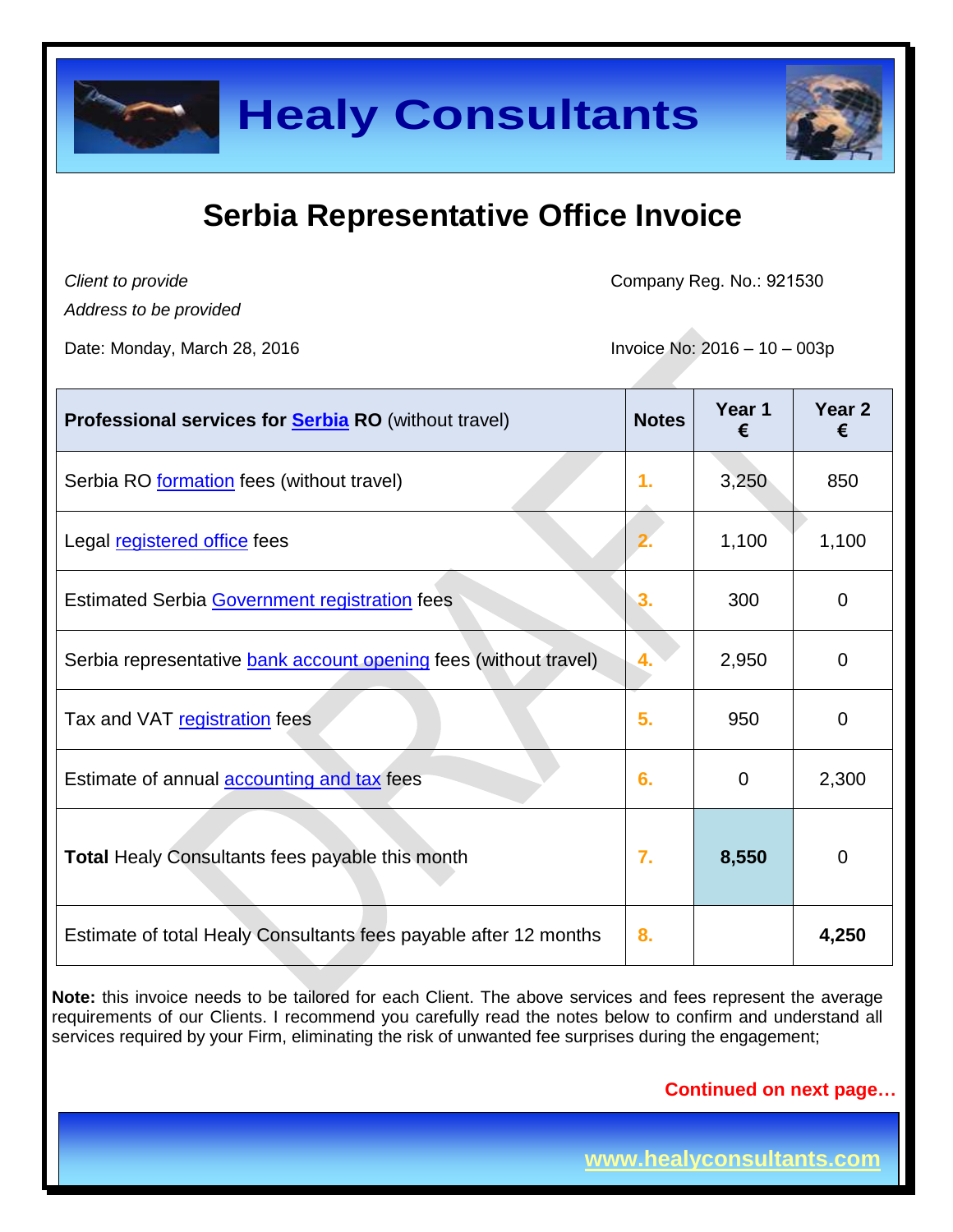

#### *Notes to invoice above*

**1.** Healy Consultants' fees to efficiently and effectively complete Serbia representative office registration within [4 weeks](http://www.healyconsultants.com/serbia-company-registration/fees-timelines/#timelines) by: **i)** choosing the optimum regulatory license for our Client's business activities; **ii)** reserving a company name with [Business Registry Agency of Serbia;](http://www.apr.gov.rs/eng/Home.aspx) **iii)** settling our accountant and lawyer fees and **iv)** preparing a high quality company incorporation application for [Business Registry Agency of Serbia;](http://www.apr.gov.rs/eng/Home.aspx)

All [engagement fees](http://www.healyconsultants.com/company-registration-fees/) (click link) are agreed and paid up front and agree to the fees published on our country web pages. Consequently, there are no hidden fees, surprises or ambushes throughout the engagement. All engagement deadlines are agreed up front in the form of a [detailed project](http://www.healyconsultants.com/index-important-links/example-project-plan/)  [plan,](http://www.healyconsultants.com/index-important-links/example-project-plan/) mapping out [deliverables](http://www.healyconsultants.com/deliverables-to-our-clients/) by week throughout the engagement term;



Every week during the engagement, Healy Consultants will email our Client a detailed status [update.](http://www.healyconsultants.com/index-important-links/weekly-engagement-status-email/) Our Client is immediately informed of engagement problems together with solutions. Your dedicated engagement manager is reachable by phone, Skype, live chat and email and will communicate in your preferred language;

- **2.** In accordance with the [Serbia Law on Companies,](https://www.google.com.sg/url?sa=t&rct=j&q=&esrc=s&source=web&cd=2&cad=rja&uact=8&ved=0CCIQFjAB&url=http%3A%2F%2Fwww.apr.gov.rs%2FLinkClick.aspx%3Ffileticket%3D5LXmtJlDqS0%253D%26tabid%3D181%26portalid%3D3%26mid%3D733&ei=hq0PVezdJdaIuAS9toCgAg&usg=AFQjCNFBYpDnYjwnggT2fILqOv2JFa-KzQ&sig2=Cd2Q_E4pfdC3ykYAfEtNgw) a Serbian RO shall as from the date of its incorporation have a legal registered office in Serbia, to which all official government communications and notices may be addressed. To comply with this statutory requirement, Healy Consultants' Serbia office will be the registered office address for your representative office. Thereafter, this address will be used to receive government correspondence including **i)** tax letters **ii)** notice of the legal annual return; and **iii)** all government communications. Most of our Clients wish to place [Healy Consultants'](http://www.healyconsultants.com/corporate-outsourcing-services/company-secretary-and-legal-registered-office/) office address on invoices, contracts, websites and business cards;
- **3.** This fee is an estimate of government costs payable during your Firm's engagement. For transparency purposes, all government fee payments will be supported by original receipts and invoices. Examples of government costs include **i)** reserving the RO name with the [Business](http://www.apr.gov.rs/eng/Home.aspx)  [Registry Agency of Serbia;](http://www.apr.gov.rs/eng/Home.aspx) **ii)** preparation of representative office deeds and articles of association; **iii)** court notarization of the documents and **iv)** obtaining pension fund (PIO Fund) and [Health Fund](http://www.eng.rfzo.rs/) certificates. Following engagement completion, Healy Consultants will refund our Client any excess of funds received over actual Government costs paid;

**Continued on next page…**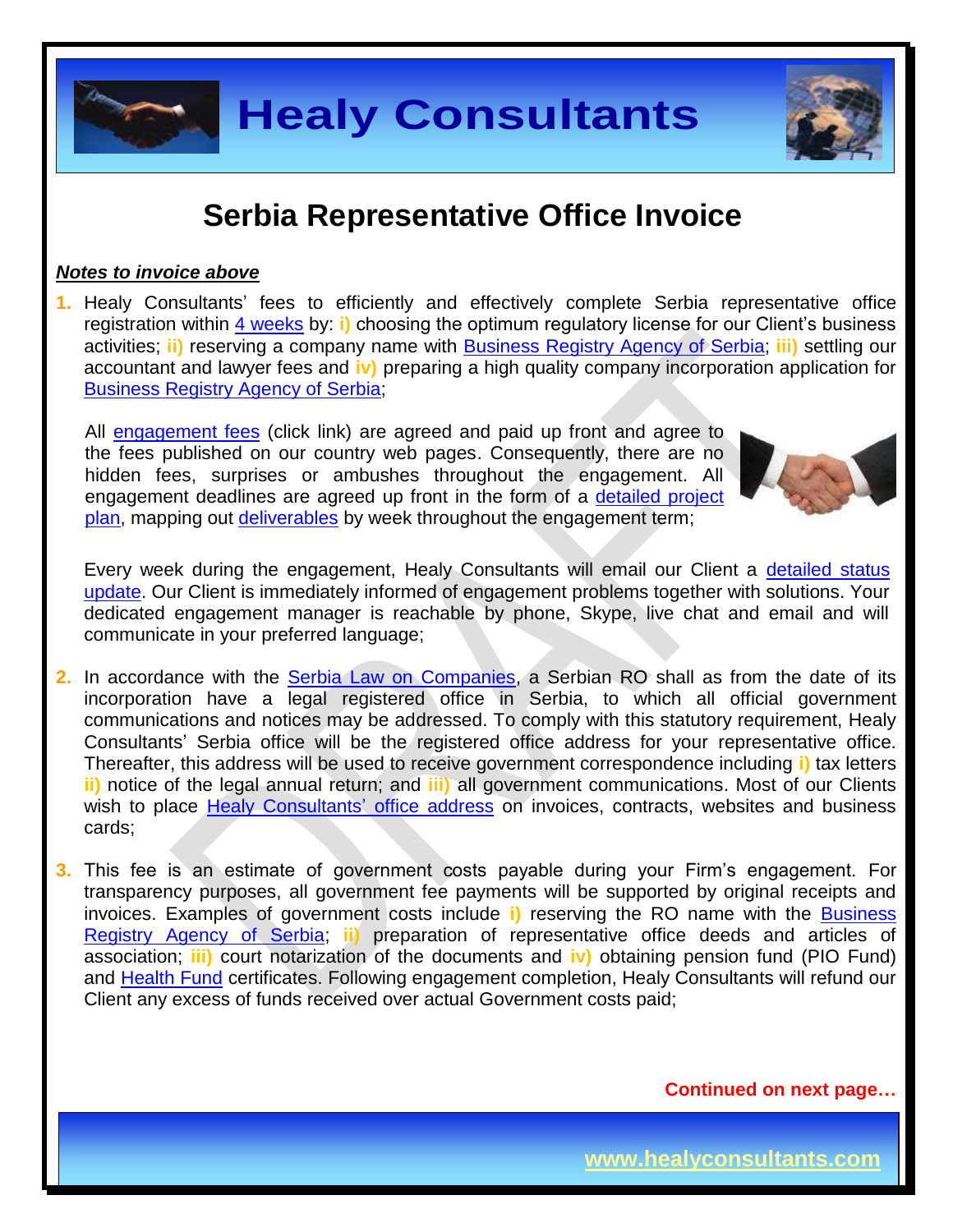



**4.** Healy Consultants will be pleased to open a Serbian representative bank account without our Client travel. It is a time consuming task, and Healy Consultants will shelter our Client from the associated administrative challenges. As you can appreciate, it is a difficult task to obtain bank account approval through a newly formed representative office when shareholders, directors and bank signatories reside overseas. Healy Consultants will prepare a business plan for the bank to optimize the probability of representative bank account approval. Depending on our Client's business and nationality, there is a 20% probability the banks will request a bank signatory to travel for a one-hour bank interview. Healy Consultants will try its best to negotiate with the bank for a travel exemption. If our Client must travel to Serbia for representative bank account opening, Healy Consultants will refund our Client €950;

If our Client is not comfortable with only a Serbia representative bank account, Healy Consultants will be pleased to open [an international representative](http://www.healyconsultants.com/international-banking/) bank account (click link) outside of Serbia. Examples include New York, Germany, Liechtenstein, Austria, Bulgaria, South Africa, Australia, London, South America or Dubai. All banks will be top tier banks in these countries with excellent internet banking services. Example of our global banking partners include HSBC, Standard Chartered Bank, Citibank, Barclays, Standard bank, ANZ bank, VTB bank, UBS, Credit Suisse;

The banks enjoys ultimate power of approval of representative bank account applications. Consequently, guaranteed success is outside of Healy Consultants' control. What is inside our control is the preparation and submission of a high quality bank application that maximizes the likelihood of approval. To date, we enjoy a 100% approval record because of our global banking [relationships](http://www.healyconsultants.com/international-banking/corporate-accounts/) and determination;

Global banks continue to tighten representative bank account opening procedures, their internal compliance departments completing more thorough due diligence of Clients. Consequently, our Clients should expect the bank account approval period to take up to 4 weeks. Furthermore, global banks now require evidence of proof of business in the country where the representative bank account will be, including sales contracts or lease agreement;







**Continued on next page…**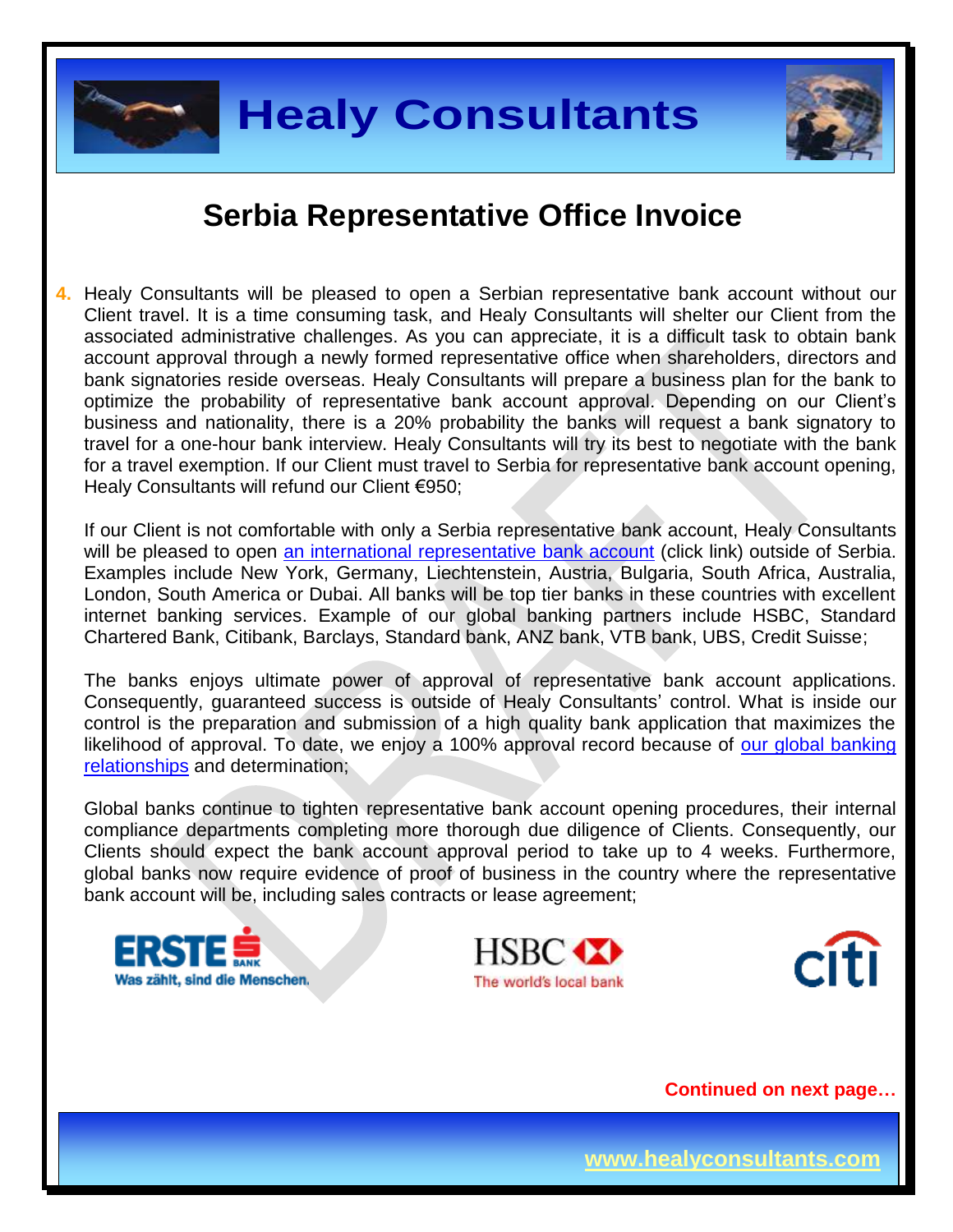

## **Healy Consultants**

#### **Serbia Representative Office Invoice**

- **5.** In accordance with [Serbia Law on Companies,](https://www.google.com.sg/url?sa=t&rct=j&q=&esrc=s&source=web&cd=2&cad=rja&uact=8&ved=0CCIQFjAB&url=http%3A%2F%2Fwww.apr.gov.rs%2FLinkClick.aspx%3Ffileticket%3D5LXmtJlDqS0%253D%26tabid%3D181%26portalid%3D3%26mid%3D733&ei=hq0PVezdJdaIuAS9toCgAg&usg=AFQjCNFBYpDnYjwnggT2fILqOv2JFa-KzQ&sig2=Cd2Q_E4pfdC3ykYAfEtNgw) each entity must register for corporate tax and VAT at the [Tax Administration of Republic of Serbia](http://www.poreskaupravars.org/SiteEn/) if its annual turnover exceeds €65,000;
- **6.** For an active trading representative office, these [accounting and tax](http://www.healyconsultants.com/serbia-company-registration/accounting-legal/) fees are an estimate of Healy Consultants fees to efficiently and effectively discharge your annual representative office accounting and tax obligations. Following receipt of a set of draft accounting numbers from your representative office, Healy Consultants will more accurately advise accounting and tax fees. For a dormant representative office, Healy Consultants fees are only €950;



- **7.** All fees quoted in this invoice correspond to fees quoted [on Healy Consultants' website.](http://www.healyconsultants.com/company-registration-fees/) Please review this invoice carefully to identify errors. During the rush of the business day, it is possible that Healy Consultants inadvertently made fee calculation errors, typing errors or omitted services or omitted historic fee payments from Clients. In the unfortunate event you identify invoice errors, please revert to me directly re the same. I apologize in advance if I or my staff made invoice errors;
- **8.** Assuming our Clients re-engage Healy Consultants in year 2, this fee is an estimate of the fees payable next year, 12 months after the date of representative office registration;
- **9.** The fees quoted in this invoice are a prediction of the fees required to efficiently and effectively complete this engagement in a timely manner. If during the engagement Healy Consultants realizes that the project is more complex than anticipated, requiring a large additional investment of time, my Firm will revert to request additional fees. If Healy Consultants completes the engagement faster and more easily than expected, Healy Consultants is happy to refund some fees to our Client;
- 10. Healy Consultants *[guarantees our](http://www.healyconsultants.com/why-us/)* Clients a timely, complete business set up solution or your money back;
- **11.**Engage Healy Consultants to [project manage](http://www.healyconsultants.com/project-manage-engagements/) business set up in every country on the planet. We are the best in the [world](http://www.healyconsultants.com/best-in-the-world/) at what we do, timely completing the  $A$  to  $Z$  of every country engagement;
- **12.**In accordance with [Serbia Law on Companies,](https://www.google.com.sg/url?sa=t&rct=j&q=&esrc=s&source=web&cd=2&cad=rja&uact=8&ved=0CCIQFjAB&url=http%3A%2F%2Fwww.apr.gov.rs%2FLinkClick.aspx%3Ffileticket%3D5LXmtJlDqS0%253D%26tabid%3D181%26portalid%3D3%26mid%3D733&ei=hq0PVezdJdaIuAS9toCgAg&usg=AFQjCNFBYpDnYjwnggT2fILqOv2JFa-KzQ&sig2=Cd2Q_E4pfdC3ykYAfEtNgw) there is no minimum capital injection required to setup a Serbian representative office entity;

**Continued on next page…**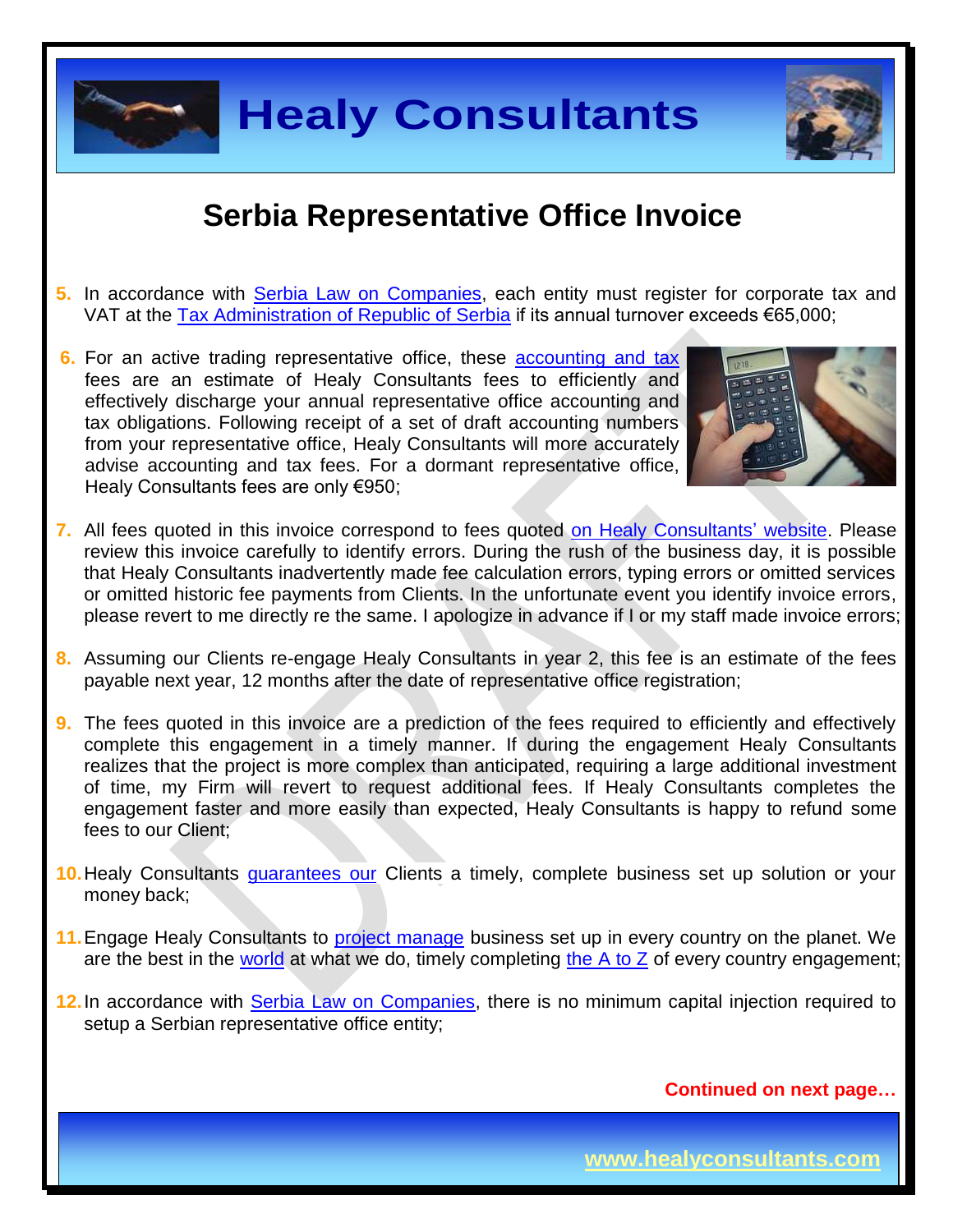



**13.** If our Client and Healy Consultants properly plan this engagement, our Clients' will *not* have to travel during this engagement. Healy Consultants will efficiently and effectively and aggressively complete RO registration and representative bank account opening in a timely manner without our Client presence. Instead, our Client will need to **i)** sign and get documents legalized in the embassy in their country of origin and **ii)** courier the originals to Healy Consultants office;



- **14.**Representative office business activities are limited to **i)** market research; **ii)** Client after sales support and **iii)** promoting the business of the parent company and **iv)** research and development. The Representative office is free of corporation tax, but must register for VAT. A Representative office can **i)** lease office premises and **ii)** but cannot issue sales invoice to Clients' nor **iii)** sign local sales. A Representative office cannot import and export goods. The life of the Representative office is limited to the life of the parent company;
- 15. If our Client requires nominee shareholder and director services [\(click link\),](http://www.healyconsultants.com/corporate-outsourcing-services/nominee-shareholders-directors/) Healy Consultants will be pleased to assist. Our fee for professional, passive nominee corporate shareholder amounts to €2,100 per annum. Our fee to be both nominee director and shareholder amounts to €6,600 per annum. Being the sole shareholders and sole director of a Client's RO exposes Healy Consultants to reputation, litigation and financial risk;
- **16.**Depending on our Client's business and nationality, the Serbian Government may require a special regulatory license to carry on your business in the country. Healy Consultants will assist our Client secure license approval; there may be additional engagement fees. However, the Government enjoys ultimate power of approval of RO registrations and licenses;
- **17.**If required, Healy Consultants will be pleased to assist your firm secure employee [visa](http://www.healyconsultants.com/support-services/) approvals. Our fee is €4,950 for the first employee, €2,950 for the second employee, €1,950 per employee thereafter. Our employee visa fees includes preparation of a quality visa application and submitting to the correct Government immigration officers. The Government enjoys ultimate power of approval of visa applications. Consequently, guaranteed success is outside of Healy Consultants' control. What is inside our control is the preparation and submission of a high quality immigration visa application that maximizes the likelihood of visa approval;
- **18.**Some of our Clients request Healy Consultants to provide temporary shared [office space](http://www.healyconsultants.com/virtual-office/) for 6 months until their preferred business premises is found. If your Firm requires this service, our onetime fee is €950. Monthly rental is paid directly to the landlord, independently of Healy Consultants;

**Continued on next page…**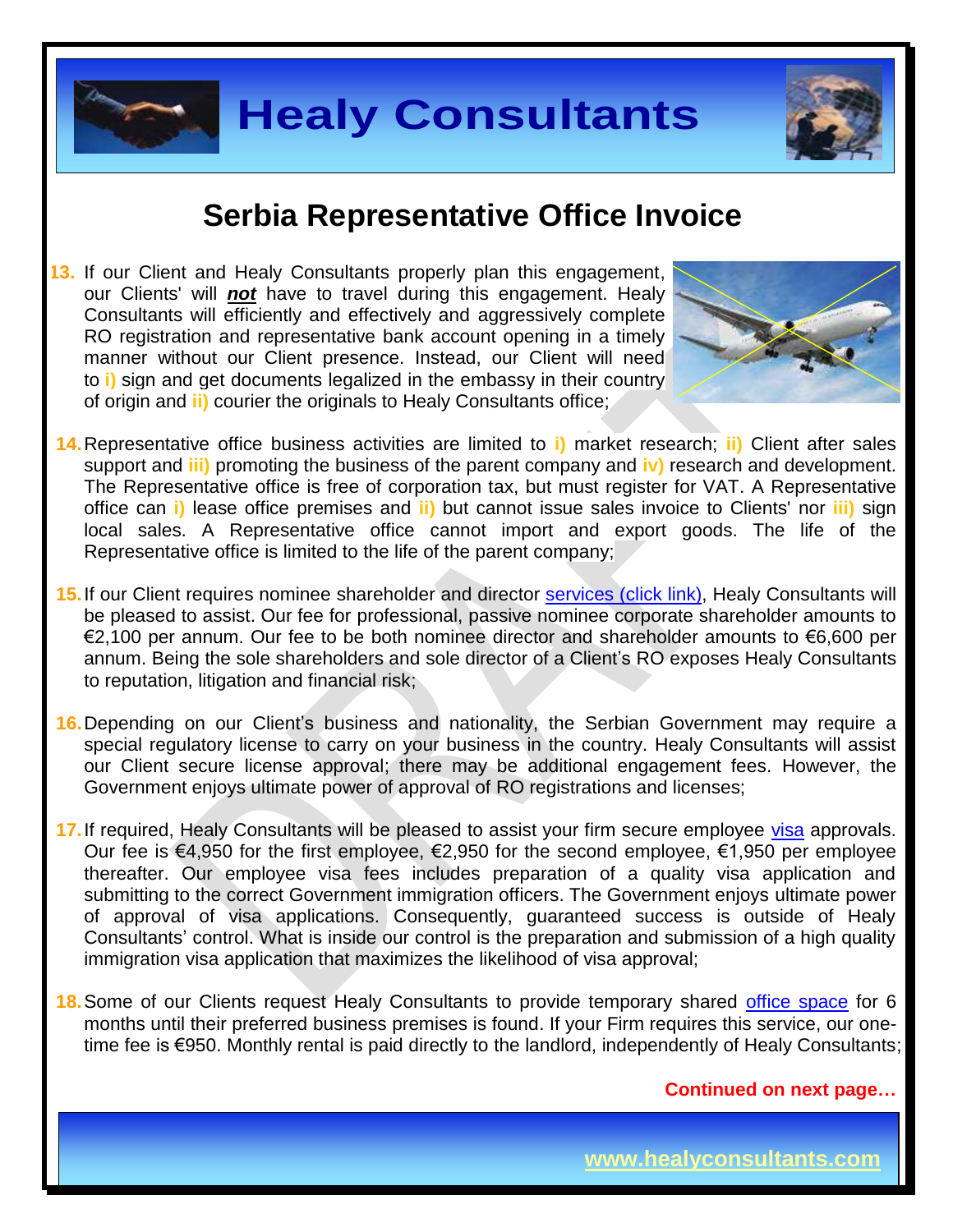

- **19.**Some of our Clients' require an [immediate country](http://www.healyconsultants.com/turnkey-solutions/) solution. With this strategy, within a day Healy Consultants can supply our Client **i)** an existing dormant company number and **ii)** an already approved Serbia representative bank account number and **iii)** a business address. Turnkey solutions are attractive to those entrepreneurs who wish to immediately close a country deal, sign a contract or invoice a customer;
- **20.**Monthly, quarterly and mid-year Government tax obligations include monthly payroll reporting, monthly or quarterly VAT and monthly or quarterly corporation tax return filing. If you need our help, Healy Consultants can complete monthly Government reporting for a monthly fee of €860. Healy Consultants monthly support will include **i)** receive in dropbox the monthly invoices from our Client; **ii)** label monthly bank statement transactions; **iii)** preparation and submission of VAT returns and **iv)** submission of monthly employee payroll reporting;
- 21. It is important our Clients are aware of their personal and representative tax obligations in their country of residence and domicile. Let us know if you need Healy Consultants help to clarify your local and international annual tax reporting obligations;
- **22.**During the engagement, shareholders and directors' documents may need to be translated into the local language; before the Government and Bank approves RO registration and representative bank account opening respectively. Consequently, our Client should budget for possible additional translation and embassy attestation fees. Either our Client or Healy Consultants can complete this administrative task;

As always, Healy Consultants will negotiate with all third parties to eliminate or reduce additional engagement costs. For transparency purposes, all third party fee payments will be supported by original receipts and invoices. Examples of possible third party payments include **i)** embassy fees **ii)** notary public costs **iii)** official translator fees;

- 23. As stipulated on our **business** website and in section 3 of our engagement letter, Healy Consultants will only commence the engagement following **i)** settlement of our fees and **ii)** completion and signing of our legal engagement letter;
- 24. Healy Consultants will only incorporate your RO after 75% of [due diligence documentation](http://www.healyconsultants.com/due-diligence/) is received by email. Healy Consultants will only open a representative bank account after 100% of the Client's original due diligence documentation is received by courier;

**Continued on next page…**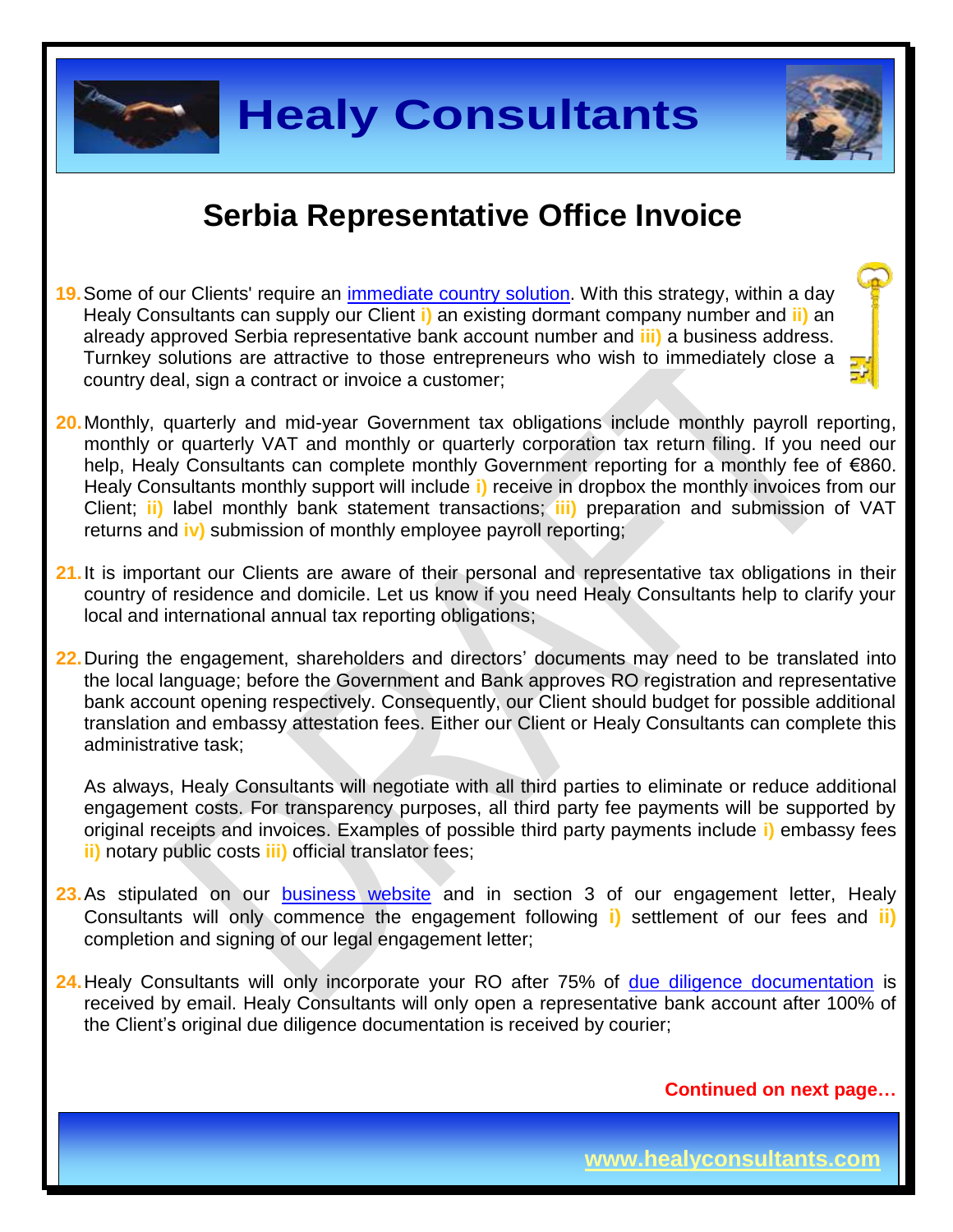

**Healy Consultants**



#### **Serbia Representative Office Invoice**

- **25.**In accordance with [Serbia Law on Companies,](https://www.google.com.sg/url?sa=t&rct=j&q=&esrc=s&source=web&cd=2&cad=rja&uact=8&ved=0CCIQFjAB&url=http%3A%2F%2Fwww.apr.gov.rs%2FLinkClick.aspx%3Ffileticket%3D5LXmtJlDqS0%253D%26tabid%3D181%26portalid%3D3%26mid%3D733&ei=hq0PVezdJdaIuAS9toCgAg&usg=AFQjCNFBYpDnYjwnggT2fILqOv2JFa-KzQ&sig2=Cd2Q_E4pfdC3ykYAfEtNgw) each Serbia representative office must have at least one individual country representative ordinarily resident in Serbia. If required, Healy Consultants will be pleased to provide your firm with a professional nominee representative in Serbia. Our fee amounts to €6,600per annum;
- **26.**During the annual renewal engagement with our Client, our in-house [Legal and Compliance](http://www.healyconsultants.com/about-us/key-personnel/cai-xin-profile/)  [Department \(click link\)](http://www.healyconsultants.com/about-us/key-personnel/cai-xin-profile/) reviews the quality and completeness of our Client file. Consequently, Healy Consultants may revert to our Client to ask for more up to date [due diligence documentation;](http://www.healyconsultants.com/due-diligence/)
- **27.**To assist our Clients to minimize foreign exchange costs, we offer the payment in SG\$, Euro, Pounds or US\$. Kindly let me know in which currency your Firm prefers to settle our fees and I will send an updated invoice, thank you;
- **28.** Some of our Clients' engage Healy Consultants to [recruit \(click link\)](http://www.healyconsultants.com/corporate-outsourcing-services/how-we-help-our-clients-recruit-quality-employees/) local employees. We have a lot of experience in this area and we are quite skilled at securing quality candidates for our Clients';

**29.**To efficiently and effectively complete your engagement in a timely manner, we recommend your Firm transfers these funds to Healy Consultants corporate bank account. Thereafter, our Incorporation and Banking Team will aggressively advance your engagement, providing your Firm daily feedback as to engagement status. I would be grateful if you email us the bank transfer advice slip to enable my Accounting Department to accurately and timely identify bank receipts:



Double click on the attachment included here!

**Continued on next page…**